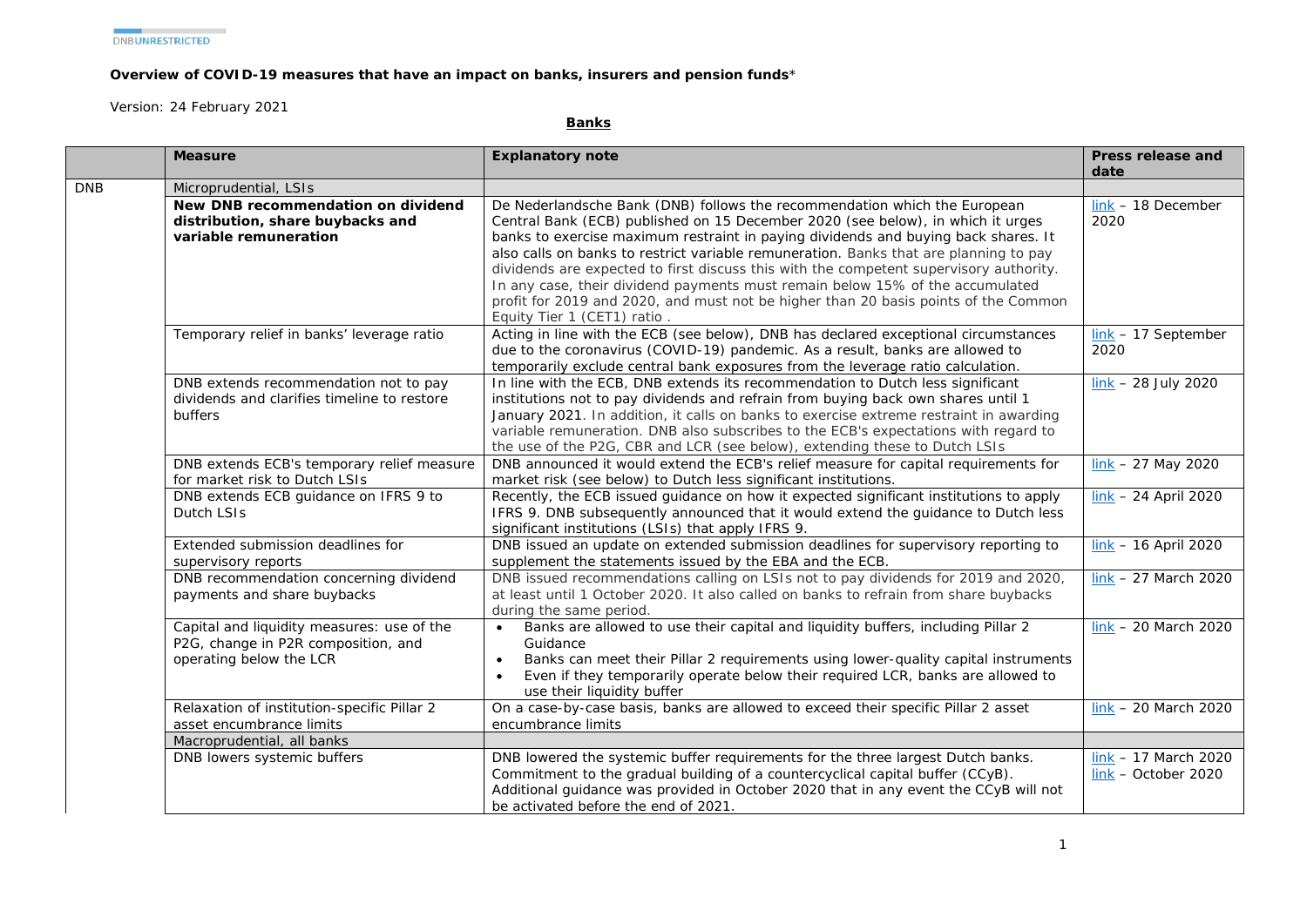|            | Deferring the Article 458 measure                                                                                                                        | The introduction of a floor for mortgage loan risk weighting has been deferred. In<br>October 2020, additional guidance was given that this measure would not enter into<br>force before the end of 2021.                                                                                                                                                                                                                                                                                                                                                                                                                                                      | $link - 17$ March 2020<br>link - October 2020                         |
|------------|----------------------------------------------------------------------------------------------------------------------------------------------------------|----------------------------------------------------------------------------------------------------------------------------------------------------------------------------------------------------------------------------------------------------------------------------------------------------------------------------------------------------------------------------------------------------------------------------------------------------------------------------------------------------------------------------------------------------------------------------------------------------------------------------------------------------------------|-----------------------------------------------------------------------|
| <b>SSM</b> | New ECB recommendation on dividend<br>payments, share buybacks and variable<br>remuneration                                                              | The ECB has urged banks to exercise maximum restraint in paying dividends and<br>buying back shares. It also calls on banks to restrict variable remuneration. Banks that<br>are planning to pay dividends are expected to first discuss this with the competent<br>supervisory authority. In any case, their dividend payments must remain below 15% of<br>the accumulated profit for 2019 and 2020, and must not be higher than 20 basis points<br>of the Common Equity Tier 1 (CET1) ratio.                                                                                                                                                                 | $link - 15$ December<br>2020                                          |
|            | Temporary relief in leverage ratio                                                                                                                       | The ECB has decided that banks are allowed to exclude certain central bank exposures<br>from the leverage ratio calculation. The ECB makes use of one of the options offered in<br>the CRR "quick fix".                                                                                                                                                                                                                                                                                                                                                                                                                                                        | $link - 17$ September<br>2020                                         |
|            | ECB extends recommendation not to pay<br>dividends, clarifies timeline to restore buffers<br>and announces expiry of most operational<br>relief measures | The ECB extended its recommendation to banks not to pay dividends or buy back own<br>shares to 1 January 2021. In addition, it calls on banks to exercise extreme restraint in<br>awarding variable remuneration.<br>It also announced it would not expect banks to have restored their P2G, CBR and LCR<br>until year-end 2022 and 2021, respectively.<br>The ECB also announced it would not extend the operational relief measures<br>announced on 20 March 2020 (see below), with the exception of the non-performing<br>loan (NPL) reduction strategies for high-NPL banks. These banks are given six more<br>months to submit their NPL reduction plans. | $\frac{\text{link}}{\text{lnk}}$ – 28 July 2020                       |
|            | Implementation decision taking supervisory<br>relief measures for market risk                                                                            | Temporary relief for capital requirements for market risk to smooth procyclicality and<br>maintain banks' ability to provide market liquidity.                                                                                                                                                                                                                                                                                                                                                                                                                                                                                                                 | $link - 16$ April 2020                                                |
|            | ECB recommendation concerning dividend<br>payments and share buybacks                                                                                    | The ECB has issued a recommendation calling on banks not to pay dividends for 2019<br>and 2020, at least until 1 October 2020. It also called on banks to refrain from share<br>buybacks during the same period.                                                                                                                                                                                                                                                                                                                                                                                                                                               | $link - 27$ March 2020                                                |
|            | Measures aimed at non-performing loans                                                                                                                   | The ECB provides flexibility in:<br>the UTP ("unlikely to pay") classification of debtors when banks call on public<br>quarantees<br>The preferential treatment available for exposures guaranteed or insured by<br>Official Export Credit Agencies is extended to COVID-19-related support<br>programmes                                                                                                                                                                                                                                                                                                                                                      | $link - 20$ March 2020                                                |
|            | Measures relating to IFRS9                                                                                                                               | The ECB announced measures to:<br>mitigate the procyclicality of IFRS9 projections by issuing guidance for projection<br>models, including exploring the possibility for creating central scenarios<br>encourage or oblige banks to mitigate the procyclical effects of applying<br>transitional rules                                                                                                                                                                                                                                                                                                                                                         | $link - 20$ March 2020                                                |
|            | Operational relief measures concerning<br>targeted review of internal models (TRIM),<br>on-site inspections and SREP requirements                        | Six-month extension of deadlines for mitigating action with respect to on-site<br>$\bullet$<br>inspections (OSIs), TRIM and internal model reviews<br>Six-month extension for compliance with the SREP requirements<br>$\bullet$<br>Resumption of the issuance of TRIM decisions, on-site follow-up letters and<br>internal model decisions once the six-month period is over, except where<br>explicitly requested by the bank in question<br>Further extensions may be granted subject to further assessment of economic and<br>financial developments<br>The supervisory burden on banks should be relieved as much as possible<br>$\bullet$                | $link - 20$ March 2020<br>(see also the 28 July<br>2020 announcement) |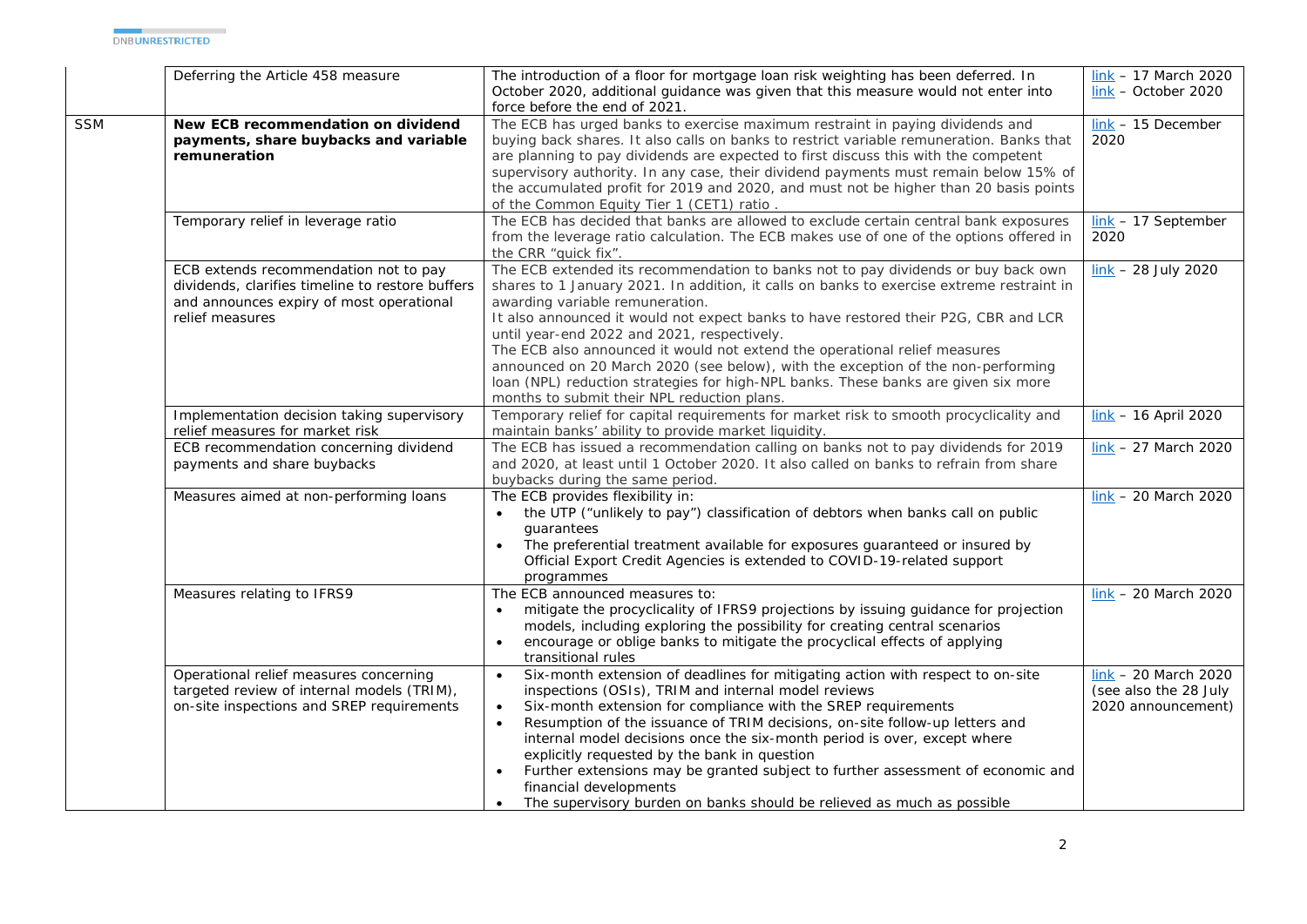|     | Capital and liquidity measures: use of the<br>P2G, change in P2R composition, and<br>operating below the LCR          | Banks are allowed to use their capital and liquidity buffers, including Pillar 2<br>Guidance<br>Banks can meet their Pillar 2 requirements using lower-quality capital instruments<br>$\bullet$<br>Even if they temporarily operate below their required LCR, banks are allowed to<br>use their liquidity buffer                                                                                                                                                                                                                                                  | $link - 12$ March 2020<br>(additional<br>clarification) see also<br>the 28 July 2020<br>announcement |
|-----|-----------------------------------------------------------------------------------------------------------------------|-------------------------------------------------------------------------------------------------------------------------------------------------------------------------------------------------------------------------------------------------------------------------------------------------------------------------------------------------------------------------------------------------------------------------------------------------------------------------------------------------------------------------------------------------------------------|------------------------------------------------------------------------------------------------------|
| EBA | EBA publishes additional clarifications<br>on the application of the prudential<br>framework in the light of COVID-19 | The EBA has updated its previous report on the implementation of COVID-19<br>measures. It provides further clarification on the application of the EBA Guidelines on<br>moratoria and the EBA Guidelines on COVID-19 reporting and disclosure.                                                                                                                                                                                                                                                                                                                    | $\frac{link - 29 \text{ January}}{}$<br>2021                                                         |
|     | The EBA updates Guidelines on the<br>treatment of private and public<br>moratoria                                     | After deciding not to extend the EBA Guidelines on moratoria in September, the EBA<br>decided in December to reinstate the Guidelines until the end of March 2021 because<br>of the second coronavirus wave. As a result, banks can still place loans under more<br>favourable prudential treatment during this period.                                                                                                                                                                                                                                           | $link - 2 December$<br>2020<br>$link - 21$ September<br>2020                                         |
|     | Publication of one adapted ITS and two<br>amended Guidelines on supervisory<br>reporting                              | These amendments to the ITS and two Guidelines are the result of the CRR "quick fix".                                                                                                                                                                                                                                                                                                                                                                                                                                                                             | $link - 11$ August<br>2020                                                                           |
|     | Overview of public guarantee schemes<br>issued in response to the COVID-19<br>pandemic                                | This overview lists 47 public guarantee schemes for bank lending. 43 were set up by<br>EU Member States, and 4 by EEA countries.<br>The overview was requested by various authorities including the European Commission<br>and aims to create transparency about COVID-19-related public measures.                                                                                                                                                                                                                                                                | link - 21 July 2020                                                                                  |
|     | Report on the implementation of selected<br>COVID-19 policies                                                         | This report provides a summary overview of the general payment moratoria in place in<br>the EU in response to the COVID-19 pandemic. It also provides clarification on<br>questions and answers about the interpretation of the guidelines on public and private<br>moratoria. Lastly, the report describes the supervisory expectations regarding the<br>treatment of COVID-19-related operational risks. The EBA expects this report to be<br>updated at a later date as COVID19-related developments continue to raise new and<br>important policy challenges. | link - 7 July 2020<br>update: $\frac{link}{ } - 7$<br>August 2020                                    |
|     | EBA extends the deadline for the application<br>of its Guidelines on payment moratoria to 30<br>September             | The Guidelines on public and private moratoria initially provided that customers<br>needed to participate in a moratorium no later than 30 June 2020, a deadline which as<br>now been extended until 30 September. The EBA's extension underlines the<br>importance of continued support to banks that continue to extend loans.                                                                                                                                                                                                                                  | link - 18 June 2020                                                                                  |
|     | Guidelines to address gaps in reporting data<br>and public information in the context of<br>COVID-19                  | These Guidelines are aimed at ensuring the availability of supervisory information<br>related to COVID-19 measures. Such information is needed to monitor and assess the<br>relevant risks.                                                                                                                                                                                                                                                                                                                                                                       | $link - 2 June 2020$                                                                                 |
|     | Further clarity on the use of flexibility in the<br>context of COVID-19                                               | The EBA provides further clarity on how additional flexibility will guide supervisory<br>approaches in relation to market risk, the SREP, recovery planning, digital operational<br>resilience and ICT risk, and securitisation.                                                                                                                                                                                                                                                                                                                                  | $link - 22$ April 2020                                                                               |
|     | Guidelines on treatment of public and private<br>moratoria in light of COVID-19 measures                              | The aim of these Guidelines is to clarify the requirements for public and private<br>moratoria, which, if fulfilled no later than 30 June 2020, will help avoid the<br>classification of exposures under the definition of forbearance or as defaulted under<br>distressed restructuring. On 21 September, the EBA announced that these Guidelines<br>will be phased out at the end of September.                                                                                                                                                                 | $link - 2$ April 2020<br>$link - 21$ September<br>2020                                               |
|     | AML/CFT                                                                                                               | This statement stresses that measures to prevent money laundering and terrorist<br>financing (ML/TF) remain crucial in this challenging time. The EBA calls on competent<br>authorities to exercise pragmatism in their supervisory activities.                                                                                                                                                                                                                                                                                                                   | $link - 31$ March 2020                                                                               |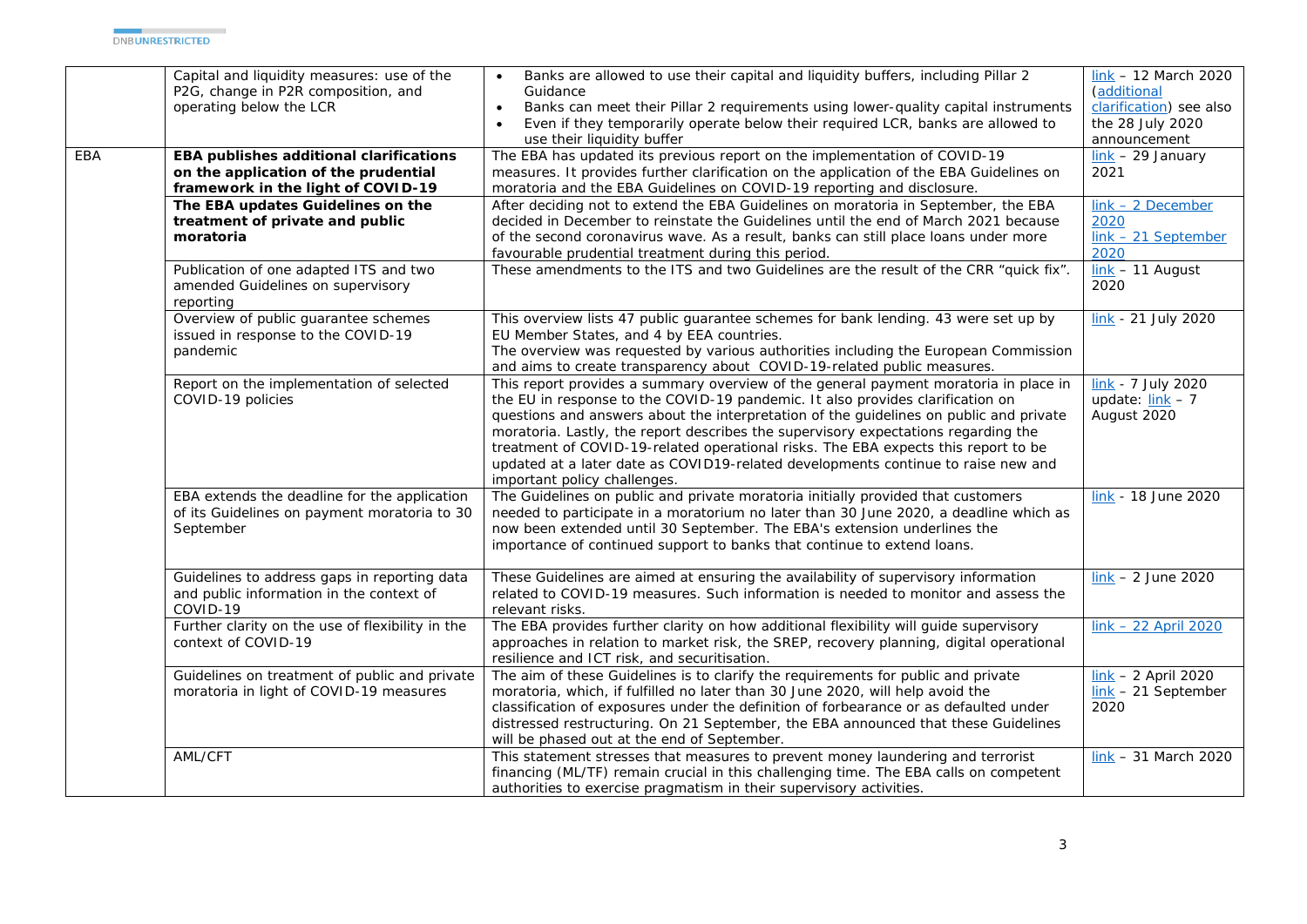|                                                                                             | Statement on dividends distribution, share<br>buybacks and variable remuneration | The EBA urges banks to refrain from dividend and other capital distributions.<br>Furthermore, competent authorities should ask banks to review their remuneration<br>policies in response to the COVID-19 crisis.                                                                                                                                                                                                                                                                                                                                                                                                                                                                                                                                                                            | $link - 31$ March 2020 |
|---------------------------------------------------------------------------------------------|----------------------------------------------------------------------------------|----------------------------------------------------------------------------------------------------------------------------------------------------------------------------------------------------------------------------------------------------------------------------------------------------------------------------------------------------------------------------------------------------------------------------------------------------------------------------------------------------------------------------------------------------------------------------------------------------------------------------------------------------------------------------------------------------------------------------------------------------------------------------------------------|------------------------|
|                                                                                             | Supervisory reporting and Pillar 3 disclosures                                   | One month extension of the remittance dates of supervisory submissions due between<br>March and end of May 2020.                                                                                                                                                                                                                                                                                                                                                                                                                                                                                                                                                                                                                                                                             | $link - 31$ March 2020 |
|                                                                                             | Use of the full flexibility in the prudential<br>framework                       | Financial institutions can benefit from flexibility embedded in accounting and prudential<br>frameworks. This means public and private payment moratoria do not automatically<br>trigger classification as forbearance, subject to specific conditions.                                                                                                                                                                                                                                                                                                                                                                                                                                                                                                                                      | $link - 25$ March 2020 |
|                                                                                             | Acting in the interest of the consumer                                           | Consumer protection remains a priority, and the EBA calls on banks to ensure that<br>they act in the interest of their customers.                                                                                                                                                                                                                                                                                                                                                                                                                                                                                                                                                                                                                                                            | $link - 25$ March 2020 |
|                                                                                             | EBA reschedules ongoing activities requiring<br>inputs from banks                | The EBA has postponed public hearings and extended deadlines for public consultations<br>and data remittance.                                                                                                                                                                                                                                                                                                                                                                                                                                                                                                                                                                                                                                                                                | $link - 25$ March 2020 |
|                                                                                             | Stress test postponed                                                            | The EBA has postponed its 2020 EU-wide stress test to 2021.                                                                                                                                                                                                                                                                                                                                                                                                                                                                                                                                                                                                                                                                                                                                  | $link - 12$ March 2020 |
|                                                                                             | Flexibility in existing regulations                                              | Competent authorities should make full use, where appropriate, of flexibility embedded<br>in existing regulation. Examples given include the use of Pillar 2 Guidance, accelerating<br>changes in the P2R composition, using liquidity buffers and implementing strategies for<br>non-performing exposures.                                                                                                                                                                                                                                                                                                                                                                                                                                                                                  | $link - 12$ March 2020 |
| European<br>Commission<br>(in<br>consultation<br>with<br>European<br>Council and<br>the EP) | "Quick Fixes" to the CRRII to mitigate the<br>impact of COVID-19                 | These temporary and specific measures aim to maintain the financing of banks to the<br>real economy. The most important measures are:<br>Longer transition period for IFRS 9<br>Temporary preferential treatment for state-guaranteed loans in light of the<br>coronavirus pandemic<br>Extension of the leverage ratio buffer to 1 January 2023<br>Framework changes in order to exempt central bank reserves from the leverage<br>ratio<br>Temporary reintroduction of prudential filters<br>Faster introduction of lower risk weightings for different loans<br>Accelerated application of new EBA standards regarding to treatment of software<br>for capital requirements<br>Introduction of a supervisory discretion to disregard market risk overshootings as<br>a result of COVID-19. | $link - 24 June 2020$  |
| <b>BCBS</b>                                                                                 | Alleviating the impact of expected credit loss<br>accounting                     | The BCBS changes the provisions on phasing in expected credit loss (ECL) accounting<br>frameworks. The adjustments will provide jurisdictions with greater flexibility in<br>deciding whether and how to phase in the impact of ECL on regulatory capital.                                                                                                                                                                                                                                                                                                                                                                                                                                                                                                                                   | $link - 3 April 2020$  |
|                                                                                             | Clarification of the prudential treatment of<br>public support measures          | For loans subject to sovereign guarantees, the relevant sovereign risk weight should<br>be used. In the event of a moratorium, assessment of unlikeliness to pay should be<br>based on whether the borrower is unlikely to be able to repay the rescheduled<br>payments.                                                                                                                                                                                                                                                                                                                                                                                                                                                                                                                     | $link - 3 April 2020$  |
|                                                                                             | Deferral of final implementation phases of<br>the margin requirements            | The BCBS and IOSCO have agreed to defer implementation phases 5 and 6 of the<br>margin requirements for non-centrally cleared derivatives by one year.                                                                                                                                                                                                                                                                                                                                                                                                                                                                                                                                                                                                                                       | $link - 3 April 2020$  |
|                                                                                             | Global systemically important banks' annual<br>assessment                        | The 2020 global systemically important bank (G-SIB) assessment exercise will be<br>conducted as planned, based on end-2019 data, but memorandum data will not be<br>included in the data collection template. The BCBS has also decided to postpone the<br>implementation of the revised G-SIB framework by one year, from 2021 to 2022.                                                                                                                                                                                                                                                                                                                                                                                                                                                     | $link - 3 April 2020$  |
|                                                                                             | Deferral of implementation of outstanding<br>Basel III standards                 | The implementation date of the outstanding Basel III standards has been deferred<br>by one year to 1 January 2023. The transitional arrangements for the output floor<br>have been extended to 1 January 2028                                                                                                                                                                                                                                                                                                                                                                                                                                                                                                                                                                                | $link - 27$ March 2020 |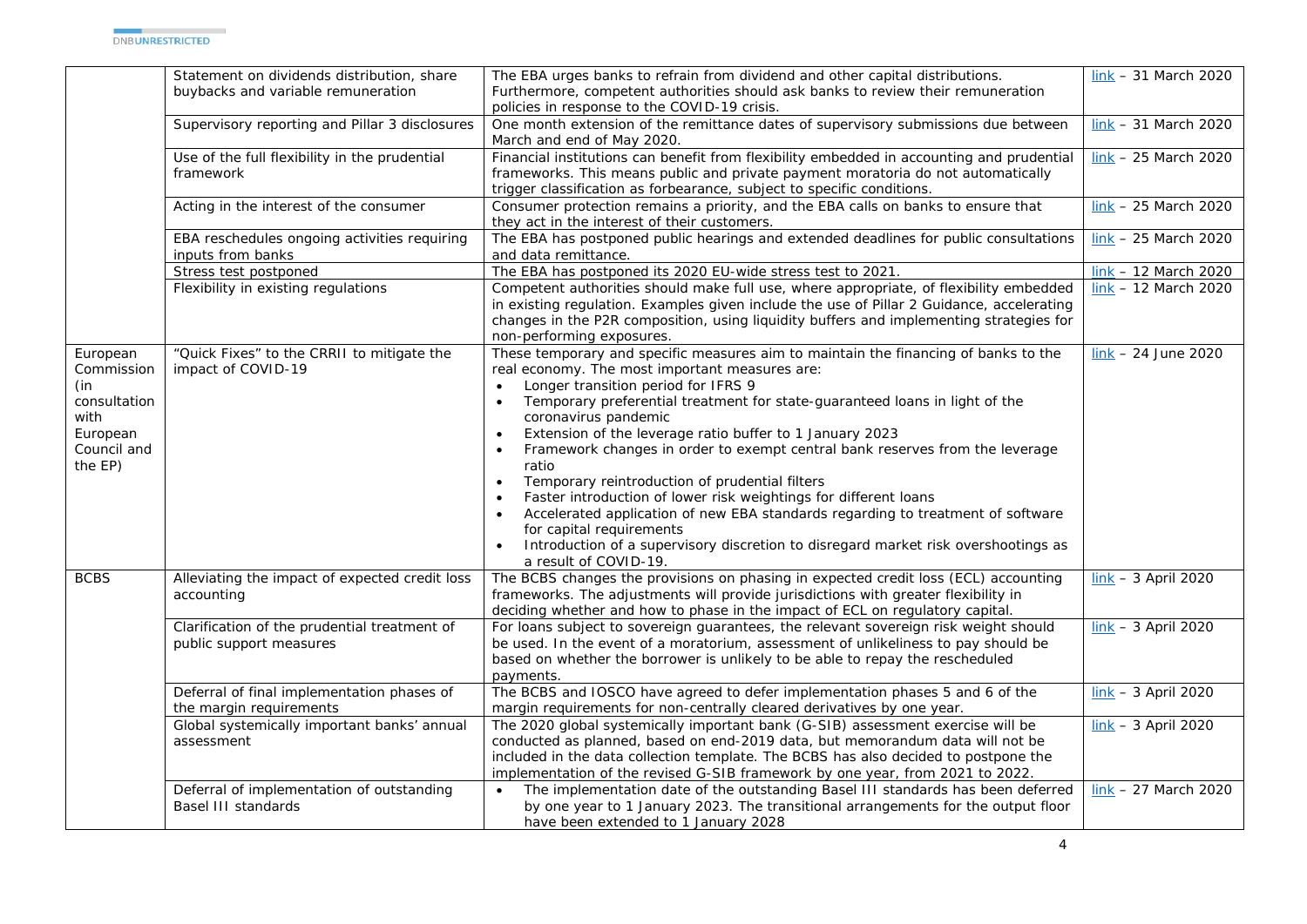|                                |                                                                      | The implementation date of the revised market risk framework has been deferred<br>by one year to 1 January 2023<br>The implementation date of the revised Pillar 3 disclosure requirements has been<br>deferred by one year to 1 January 2023                                                                                                                                                                                                                                              |                                                                                          |
|--------------------------------|----------------------------------------------------------------------|--------------------------------------------------------------------------------------------------------------------------------------------------------------------------------------------------------------------------------------------------------------------------------------------------------------------------------------------------------------------------------------------------------------------------------------------------------------------------------------------|------------------------------------------------------------------------------------------|
|                                | Suspending consultations and RCAP<br>assessments                     | The BCBS has suspended consultation on all policy initiatives and postponed all<br>outstanding assessments planned in 2020 under its Regulatory Consistency<br>Assessment Programme.                                                                                                                                                                                                                                                                                                       | $link - 20$ March 2020                                                                   |
| Dutch<br>central<br>government | Clarification of conditions for guarantee<br>schemes                 | The Dutch central government clarifies the terms of the guarantee schemes. These are<br>adjustments to the guarantees aimed at clarifying the eligibility of these guarantees in<br>the definition of capital requirements.                                                                                                                                                                                                                                                                | $link - 12$ February<br>2021                                                             |
|                                | <b>Small Credits Credit Guarantees for SMEs</b><br>(KKC)             | The scheme specifically targets small firms' loan applications of EUR 10,000 to EUR<br>50.000. The government provides a 95% guarantee. The guarantee budget amounts to<br>EUR 713 million, covering EUR 750 million in loans.                                                                                                                                                                                                                                                             | $link - 7 May 2020$                                                                      |
|                                | Corporate Financing Guarantee (GO)                                   | Businesses facing difficulty in finding bank loans or bank guarantees can use the<br>Corporate Financing Guarantee Scheme (GO). The Dutch government has raised the<br>maximum guarantee budget to EUR 10 billion. In this way, it supports SMEs and large<br>corporations by providing public guarantees for their bank loans and bank guarantees<br>of 80% and 90%, respectively. The government has temporarily raised the maximum<br>quarantee amount to EUR 150 million per business. | $link - 17$ March 2020<br>$link - support$<br>7 April 2020 (in<br>Dutch)                 |
|                                | Accelerated access to extended SME Credit<br>Guarantee Scheme (BMKB) | This measure extends the cover provided by the guarantee credit from 50% to 75%.<br>The government's share is 90% of the guarantee credit. The maximum in guarantees<br>provided has been raised to EUR 1.5 billion. It also applies to bridging loans and bank<br>overdrafts with terms of up to two years, and premiums have been lowered.                                                                                                                                               | $link - 17$ March 2020<br>$\frac{link}{ }$ – supplement of<br>7 April 2020 (in<br>Dutch) |
|                                | Extension of the Credit Guarantee for<br>Agriculture Scheme (BL-C)   | This is a temporary guarantee for working capital borrowed by businesses in<br>agriculture and horticulture.                                                                                                                                                                                                                                                                                                                                                                               | $link - 18$ March 2020                                                                   |

## **Insurers**

|            | <b>Measure</b>                                              | <b>Explanatory note</b>                                                                                                                                                                                                                                                                                                                                                                                                                                                                                                                                                                                               | Press release and                       |
|------------|-------------------------------------------------------------|-----------------------------------------------------------------------------------------------------------------------------------------------------------------------------------------------------------------------------------------------------------------------------------------------------------------------------------------------------------------------------------------------------------------------------------------------------------------------------------------------------------------------------------------------------------------------------------------------------------------------|-----------------------------------------|
|            |                                                             |                                                                                                                                                                                                                                                                                                                                                                                                                                                                                                                                                                                                                       | date                                    |
| <b>DNB</b> | Support for ESRB recommendation on<br>capital distributions | DNB supports the recent ESRB recommendation that financial institutions (including<br>insurers) should exercise maximum restraint and be prudent in paying dividends and<br>buying back shares, at least until 30 September 2021. As regards insurers, we will<br>continue to assess their dividend proposals critically, as we have been doing since July<br>2020. Insurers will in any case need to make a thorough, forward-looking analysis of<br>how their capital policy relates to the COVID-19 crisis, the sustained low-interest rate<br>environment, the supervisory framework and the ESRB recommendation. | $link - 18$ December<br>2020 (in Dutch) |
| <b>DNB</b> | DNB resumes assessment of dividends                         | DNB supports the recent ESRB recommendation that financial institutions (including<br>insurers) should refrain from distributing dividends or buying back shares until at least<br>the end of 2020. DNB will again assess dividend proposals from insurers as per usual.<br>Insurers will in any case need to make a thorough, forward-looking analysis of how<br>their capital policy relates to the COVID-19 crisis, the sustained low-interest rate<br>environment, the supervisory framework and the ESRB recommendation.                                                                                         | $link - 6 July 2020$                    |
| <b>DNB</b> | Reallocation of supervisory capacity                        | On a risk basis and taking account of reviewed international timetables, DNB deferred<br>and cancelled a number of supervisory examinations.                                                                                                                                                                                                                                                                                                                                                                                                                                                                          | $link - 6$ April 2020                   |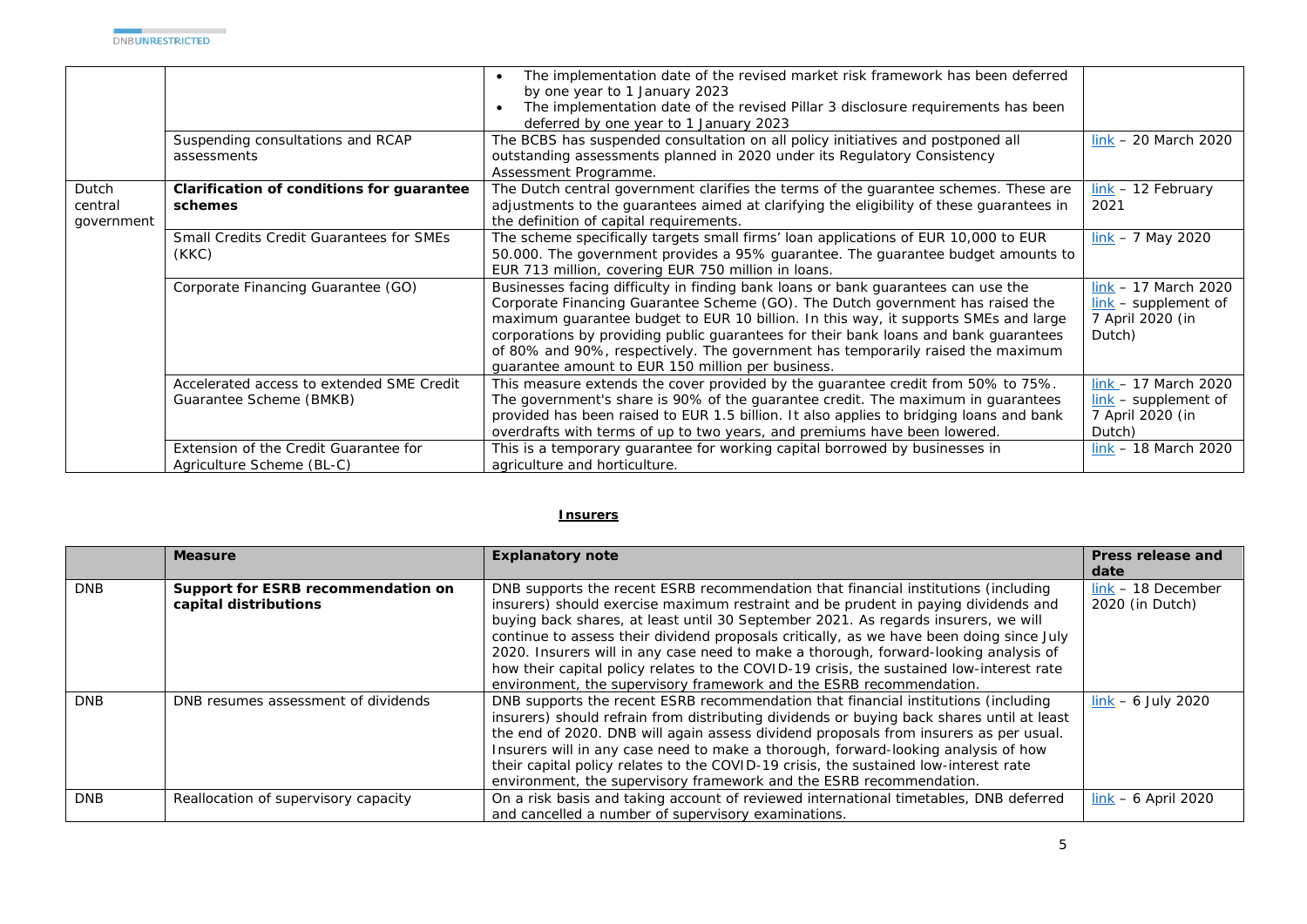<span id="page-5-0"></span>

| EIOPA/DNB                      | Recommendation concerning dividend<br>payments and share buybacks                                              | EIOPA and DNB urge insurers to temporarily suspend dividend distributions until the<br>financial and economic impact of the COVID-19 pandemic starts to become clearer.<br>They also call on insurers to refrain from share buybacks during the same period.                                                                                                                                   | $link - 2 April 2020$<br>$link - 2$ April 2020             |
|--------------------------------|----------------------------------------------------------------------------------------------------------------|------------------------------------------------------------------------------------------------------------------------------------------------------------------------------------------------------------------------------------------------------------------------------------------------------------------------------------------------------------------------------------------------|------------------------------------------------------------|
| EIOPA/DNB                      | Extended submission deadlines                                                                                  | Based on EIOPA's recommendations on supervisory flexibility in accepting delays in<br>supervisory and public reporting, DNB extended reporting deadlines for Solvency II<br>and Basic insurers. Individual insurers have been informed by letter.                                                                                                                                              | link - 25 March 2020<br>(in Dutch)<br>link - 20 March 2020 |
| <b>EIOPA</b>                   | Reporting deadlines                                                                                            | EIOPA considers that insurers should now be able to comply with the deadlines<br>provided in the Solvency II framework for the remainder of 2020.                                                                                                                                                                                                                                              | $link - 27$ July 2020                                      |
| <b>EIOPA</b>                   | Two-weekly production of risk-free interest<br>rate term structures and symmetric<br>adjustment to equity risk | EIOPA has changed the frequency of current extraordinary processes for risk-free<br>interest rate term structures (RFR) relevant to Solvency II and symmetric adjustment<br>to equity risk (EDA) from a weekly basis to every two weeks.                                                                                                                                                       | $link - 19$ May 2020                                       |
| <b>EIOPA</b>                   | Deferral of EIOPA advice on Solvency II<br>Review                                                              | EIOPA revises its timetable for advice on Solvency II Review until end December 2020.<br>Besides offering insurers operational relief, EIOPA seeks to assess recent market<br>developments. To that end, it will carry out a limited additional information request<br>from July to mid-September 2020, with reference date 30 June 2020.                                                      | $link - 30$ April 2020                                     |
| <b>EIOPA</b>                   | Public consultation periods and information<br>request submission dates extended                               | Public consultation periods and information request submission dates have been<br>extended.                                                                                                                                                                                                                                                                                                    | $\frac{\text{link}}{\text{N}}$ – 2 April 2020              |
| <b>EIOPA</b>                   | Holistic Impact Assessment for the 2020<br>Solvency II Review extended                                         | EIOPA has extended the deadline of the Holistic Impact Assessment for the 2020<br>Solvency II Review to 1 June 2020, from 31 March.                                                                                                                                                                                                                                                            | link - 17 March 2020                                       |
| <b>IAIS</b>                    | Adjusted timelines for data collection and<br>deferred public consultations                                    | The submission deadline for the data collection for the Insurance Capital Standard<br>(ICS) confidential reporting will be extended by two months to 31 October. Public<br>consultations are generally deferred by at least six months.                                                                                                                                                        | $link - 27$ March 2020                                     |
| Dutch<br>central<br>government | Trade credit reinsurance                                                                                       | The government guarantee scheme for credit insurers was extended by six months<br>until June 2021. The State has agreed with credit insurers to act as reinsurer for<br>outstanding and future trade credits insured with credit insurers active in the<br>Netherlands for another six months.                                                                                                 | $link - 12$ November<br>2020 (in Dutch)                    |
| Dutch<br>central<br>government | Trade credit reinsurance                                                                                       | The Dutch State reinsures the full portfolios of Dutch trade credit insurers originated<br>between 1 March 2020 and 31 December 2020, 90% of the risk is covered. Credit<br>insurers bear the risk for 10% of the first EUR 1 billion in losses. Based on an<br>assessment conducted by the insurers and external consultants, the scheme's total<br>quarantee has been set at EUR 12 billion. | $link - 29$ May 2020<br>(in Dutch)                         |

## **Pension funds[1](#page-5-0)**

|                                | <b>Measure</b>                                                                      | <b>Explanatory note</b>                                                                                                                                                                                                                                                                                                                                                                                       | Press release and<br>date                                                         |
|--------------------------------|-------------------------------------------------------------------------------------|---------------------------------------------------------------------------------------------------------------------------------------------------------------------------------------------------------------------------------------------------------------------------------------------------------------------------------------------------------------------------------------------------------------|-----------------------------------------------------------------------------------|
| Dutch<br>central<br>government | Exemption for minimum required own funds<br>in connection with looming curtailments | Given the highly exceptional economic situation, the Dutch Minister of Social Affairs<br>and Employment has pledged to exercise his power to grant pension funds more time<br>to meet the relevant financial requirements. They can use the exemption scheme<br>subject to the same conditions as in 2019 to defer the six assessments dates on which<br>their minimum required own funds must be sufficient. | $link - 6$ July 2020<br>(Dutch only)<br>$link - 16$ December<br>2020 (Dutch only) |

<sup>&</sup>lt;sup>1</sup> Viewed from the perspective of Dutch pension supervision, the acute phase of the COVID-19 crisis is now behind us. Almost all submissions were received in time, while deferred examinations and supervisory activities have meanwhile been rescheduled. In operational terms, pension supervision is returning to a rather more normal modus operandi. Accordingly, the COVID-19 crisis remains relevant to pension supervision mainly in terms of its impact on the pension funds' financial positions.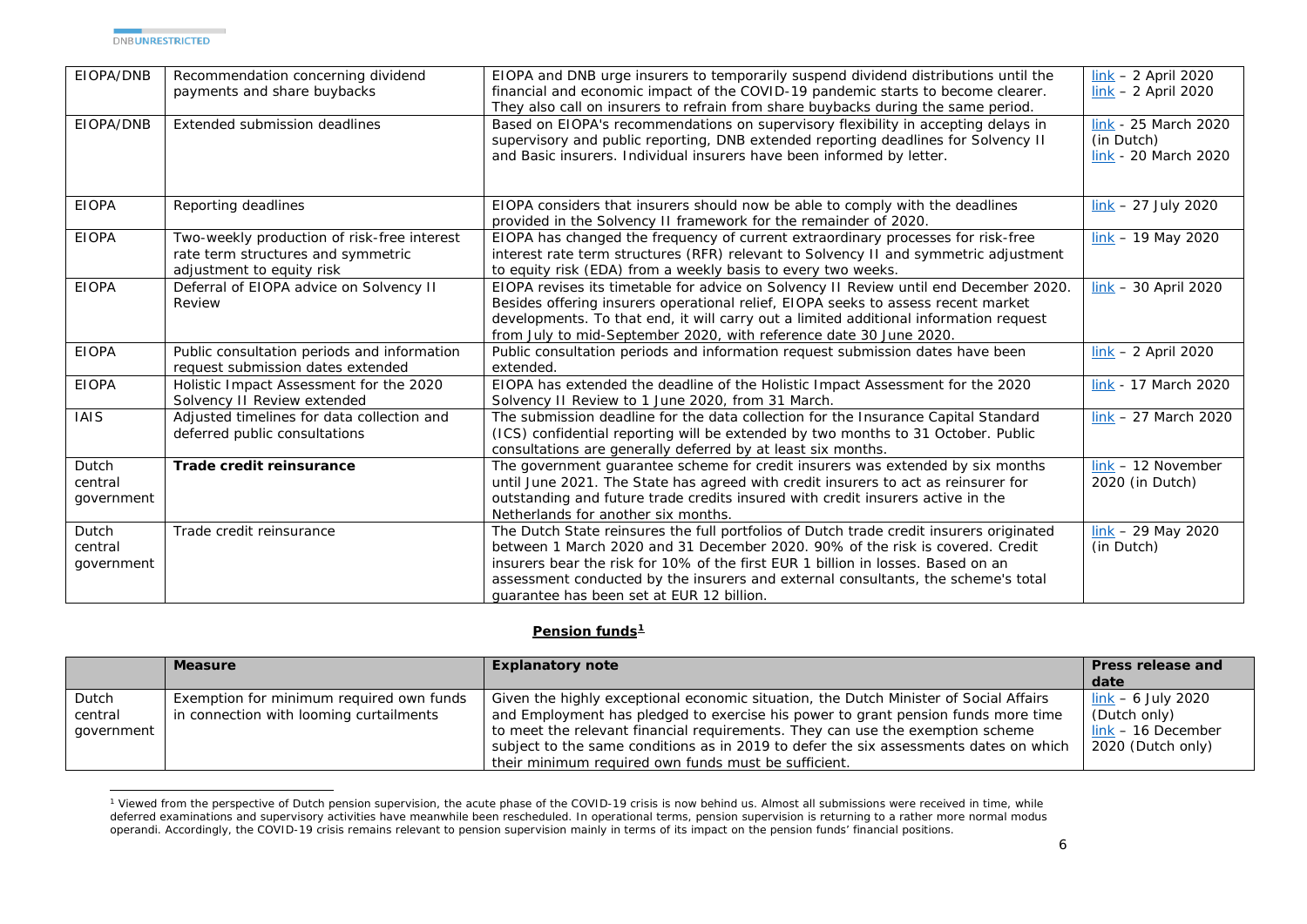|              | Temporary emergency scheme for job<br>retention (NOW)               | In addition to a grant towards wage costs, eligible employers may apply for a grant<br>enabling them to continue paying pension contributions. This means the NOW not only<br>alleviates employers' liquidity problems but also reduces pension funds collection risks.<br>Initially valid until 1 June 2020, it was extended until 1 October and further extended<br>until 1 July 2021.                                                                                                                     | link $-17$ March 2020<br>(Dutch only)<br>$\frac{\text{link}}{\text{lnk}}$ – 20 May 2020<br>(Dutch only)<br>$link - 22 June 2020$<br>(Dutch only)<br>$link - 8$ October 2020<br>(Dutch only) |
|--------------|---------------------------------------------------------------------|--------------------------------------------------------------------------------------------------------------------------------------------------------------------------------------------------------------------------------------------------------------------------------------------------------------------------------------------------------------------------------------------------------------------------------------------------------------------------------------------------------------|---------------------------------------------------------------------------------------------------------------------------------------------------------------------------------------------|
|              | Temporary Dutch COVID-19 Measures Act                               | Section 23 of this new act allows boards of foundations to adopt management reports<br>and financial statements four months later, i.e. no later than 31 October, in derogation<br>of the provisions in the Dutch Civil Code.                                                                                                                                                                                                                                                                                | $link - 24$ April 2020<br>(Dutch only)                                                                                                                                                      |
| <b>EIOPA</b> | Extended submission deadlines                                       | The deadline for submitting the figures for the first quarter of 2020 has been extended<br>by two weeks, and that for submitting the annual figures for 2019 by eight weeks.                                                                                                                                                                                                                                                                                                                                 | $link - 17$ April 2020                                                                                                                                                                      |
| <b>DNB</b>   | Cancelled examinations                                              | On a risk basis, DNB cancelled a number of supervisory examinations and deferred<br>some to later in 2020.                                                                                                                                                                                                                                                                                                                                                                                                   | $link - 6$ April 2020                                                                                                                                                                       |
|              | Reallocation of supervisory capacity                                | DNB has reallocated its supervisory capacity, shifting its focus to specific risk areas,<br>such as the effectiveness of business continuity management, cyber risks, and<br>ramifications of financial market turmoil, such as impact on funding rations, issues with<br>regard to implementing the rebalancing policy, and liquidity management.                                                                                                                                                           | $link - 6$ April 2020                                                                                                                                                                       |
|              | Increased frequency of interest rate term<br>structure publications | Prompted by exceptional market conditions, DNB decided to publish the nominal<br>interest rate term structure (zero coupon) including UFR on a weekly basis. Meanwhile,<br>it has resumed its monthly publication frequency.                                                                                                                                                                                                                                                                                 | $link - 6$ April 2020                                                                                                                                                                       |
|              | Introduction seminar cancelled                                      | DNB cancelled the introduction seminar for new pension fund board members of 23<br>April due to the COVID-19 pandemic.                                                                                                                                                                                                                                                                                                                                                                                       | $link - 6$ April 2020                                                                                                                                                                       |
|              | Temporary deviations from the strategic<br>investment policy        | DNB would normally expect pension funds to adhere to their investment policies.<br>Under exceptional market conditions, however, it could envisage legitimate reasons for<br>deviating from a strategic investment policy, provided that decision-making is well-<br>considered, substantiated and giving due consideration to risk management.                                                                                                                                                              | $link - 6$ April 2020                                                                                                                                                                       |
|              | Extended submission deadlines                                       | Mindful of the operational challenges which Dutch pension funds face due to the<br>COVID-19 crisis, DNB grants them an additional three months for submitting all annual<br>statements, i.e. until 30 September 2020. In doing so, DNB provides pension funds<br>with leeway comparable to that agreed with regard to the insurance sector at the<br>European level. DNB is likewise favourably disposed towards requests for extended<br>deadlines for monthly and quarterly statements and recovery plans. | link - 26 March 2020<br>(Dutch only)                                                                                                                                                        |